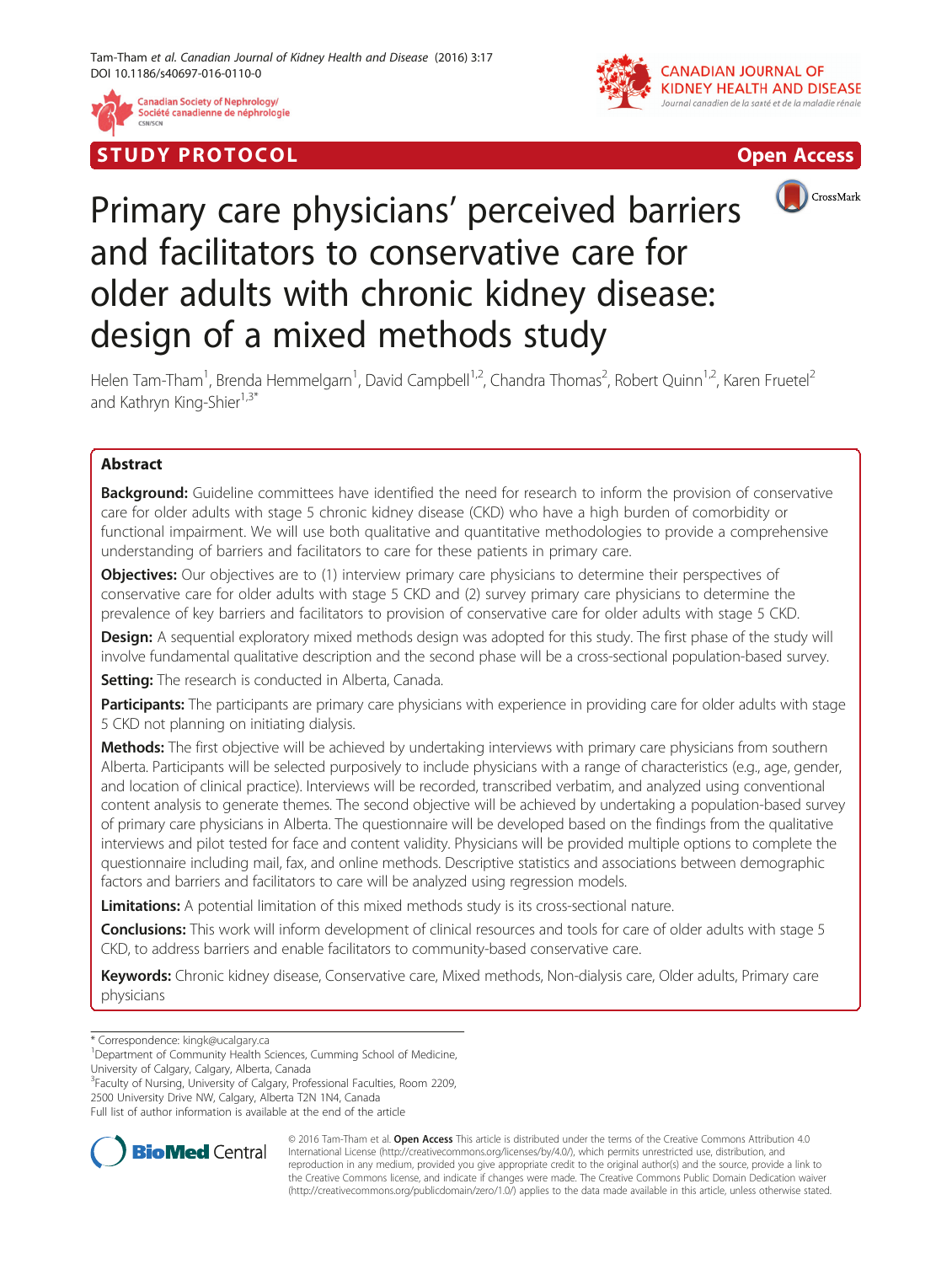# ABRÉGÉ

Mise en contexte: Les comités pour l'établissement de lignes directrices ont relevé la nécessité pour la recherche de faciliter la mise en place d'un traitement conservateur chez les adultes âgés atteints d'insuffisance rénale chronique (IRC) de stade 5, des patients présentant une incidence élevée de comorbidité et d'altération de la fonction rénale. Des méthodes qualitatives et quantitatives seront utilisées pour assurer une compréhension détaillée des obstacles aux soins de première ligne et en contrepartie, des éléments qui les facilitent.

Objectifs de l'étude: Cette étude vise deux objectifs principaux :

1) Interroger les médecins qui prodiguent des soins primaires afin de connaître leur point de vue sur l'administration d'un traitement conservateur chez les patients âgés atteints d'IRC de stade 5. 2) Sonder ces mêmes médecins pour établir la prévalence tant des obstacles à fournir des traitements conservateurs que des éléments la facilitant chez les patients âgés atteints d'IRC de stade 5.

Cadre et type d'étude: Il s'agit d'un modèle d'étude exploratoire à méthodes mixtes qui sera effectuée de facon séquentielle. Une première phase impliquera une description qualitative fondamentale tandis qu'une deuxième consistera en une enquête transversale menée dans la population. Les deux phases de l'étude se tiendront en Alberta, au Canada.

Participants: Un groupe de médecins prodiguant des soins primaires à des patients âgés atteints d'IRC de stade 5, mais n'envisageant pas de commencer des traitements d'hémodialyse.

Méthodologie: Le premier objectif sera atteint en menant une enquête auprès des médecins du sud de l'Alberta prodiguant des soins de première ligne. Les participants seront sélectionnés avec l'intention d'inclure des praticiens représentant un éventail de caractéristiques (âge, genre, lieu de pratique). Les entrevues seront enregistrées puis transcrites intégralement, et l'information recueillie sera traitée en utilisant une approche conventionnelle d'analyse du contenu pour en tirer les thématiques. Le second objectif sera également réalisé en procédant à une enquête dans la population de médecins prodiguant des soins de première ligne en Alberta. Le questionnaire sera mis au point suivant les résultats obtenus lors des entretiens qualificatifs et testés lors d'essais-pilotes visant à établir leur validité apparente et de contenu. Les praticiens disposeront de plusieurs moyens pour retourner le questionnaire une fois complété soit par la poste, par fax ou par d'autres méthodes en ligne. Les données statistiques descriptives ainsi que les associations établies entre les facteurs démographiques et les obstacles et facilitateurs de soins seront analysées à l'aide de modèles de régression.

Limites de l'étude: Nous prévoyons une éventuelle limite à cette étude par méthodes mixtes compte tenu de sa nature transversale.

Conclusions: À terme, ces travaux orienteront le développement de ressources cliniques et d'outils pour la prise en charge des patients âgés atteints d'IRC de stade 5. Ils contribueront également à rendre possible l'établissement de programmes de traitements conservateurs communautaires et à éliminer les obstacles rencontrés.

# What was known before

Many patients with stage 5 chronic kidney disease that are not treated with renal replacement therapy are often provided by primary care physicians, many independently without consultation from nephrology. Providing conservative care in the primary care setting is complex and incompletely understood.

# What this adds

This paper presents a mixed methods study to comprehensively understand barriers and facilitators to community-based kidney conservative management by primary care physicians, which can serve as an example for other investigators interested in mixed methods research within the field of nephrology.

#### Background

There is a large proportion of older adults with stage 5 chronic kidney disease (CKD) not treated with renal replacement therapy. In Alberta, Canada, 51 % of people with stage 5 CKD not treated with renal replacement therapy are aged 75 years and older [\[1\]](#page-6-0). Individuals with stage 5 CKD often live with multiple morbidities and poor life expectancy. Conservative management is a non-dialysis treatment option that is chosen by patients or is medically advised [[2\]](#page-6-0). It encompasses a planned holistic patient-centered approach including interventions to delay CKD progression, symptom management, advance care planning, psychological support, and family support [[2\]](#page-6-0). Clinical practice guidelines suggest that this management strategy should include a comprehensive program with coordinated end-of-life care for patients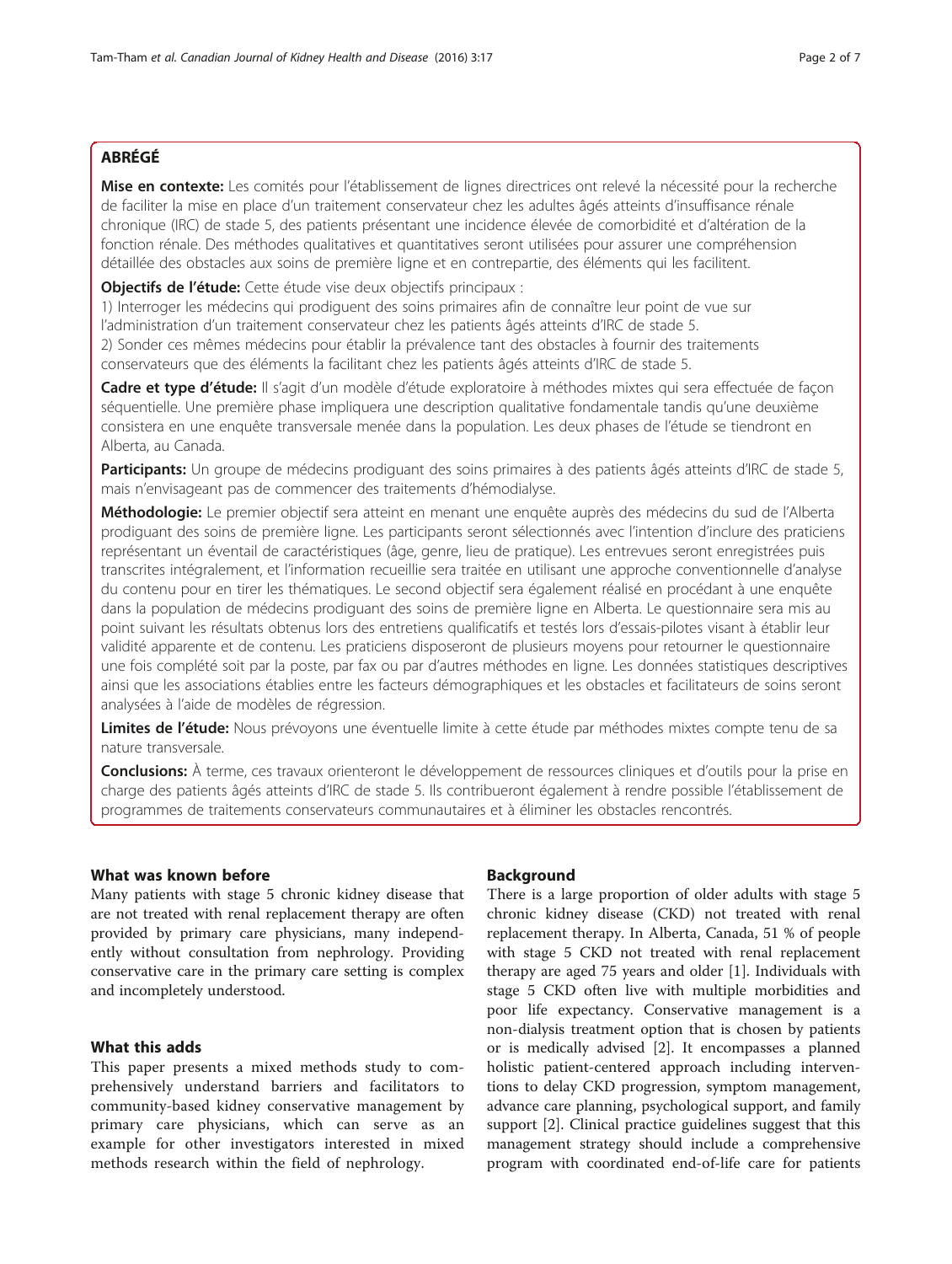and their families via primary or specialist care [\[3](#page-6-0)]. Nevertheless, there is a need to optimize the provision of conservative care in this particularly vulnerable older adult population with stage 5 CKD, as these programs are underdeveloped in many locations [[4](#page-6-0)]. Previous research on the provision of conservative management programs have identified variations in renal unit specific guidelines and the availability of dedicated conservative care staff and training [[5](#page-6-0)].

Approximately 40 % of patients with stage 5 CKD not treated with renal replacement therapy have not been seen by a nephrologist within a 2-year period [[1\]](#page-6-0). Hence, conservative care is often provided by primary care physicians, many independently without consultation from nephrology, who are also the first points of contact with the healthcare system for the majority of day-to-day healthcare needs. However, providing conservative care in the primary care setting is complex and incompletely understood. By understanding barriers and facilitators to community-based conservative management by primary care physicians, potential interventions can be developed to support the development, accessibility, and quality of conservative management programs where they are needed. The research objectives in this program of study aim to yield information that can be integrated into routine decision-making processes for professionals who care for older adults with stage 5 CKD. The first objective is to describe primary care physicians' perceived key barriers, facilitators, and strategies to enhancing conservative care for older adults with stage 5 CKD. The second objective is to determine the prevalence of key barriers and facilitators to conservative care gathered from the first objective.

# Methods/design

# Mixed methods study design

Mixed methods research involves the following: identification of a specific mixed method research design; data collection and analysis of qualitative and quantitative data; integration of the two forms of data; and assignment of prioritization to either or both forms of data [\[6](#page-6-0)]. A sequential exploratory mixed methods design (Fig. [1](#page-3-0)), a two-phase study design, will be conducted for the purposes of this study. The first phase of the study will involve qualitative description using interviews to understand and describe primary care physicians' perspectives of care for older adults (aged 75 years and greater) with stage 5 CKD (estimated glomerular filtration rate (eGFR) less than 15 mL/min/1.73 m<sup>2</sup> for at least 3 months) not on dialysis in the primary care setting. A subsequent quantitative phase (phase 2) will be designed to quantify and describe the magnitude of barriers and facilitators to conservative care. The survey will be used to also examine the relationship between demographic and clinical practice characteristics and barriers and facilitators to care. The quantitative phase will involve questionnaire design, testing, and administration. The qualitative and quantitative phases are assigned equal priority and the two phases will be integrated sequentially (i.e., the quantitative phase will build on the qualitative phase). A study in the field of nephrology using a similar type of design has been previously reported [[7\]](#page-6-0). Ethical approval of this mixed methods study has been obtained from the Conjoint Health Research Ethics Board at the University of Calgary.

# Phase 1: qualitative interviews Qualitative paradigm

Primary care physicians' perspectives of barriers and facilitators to caring for older adults with stage 5 CKD are complex and incorporate individual views and experiences of diagnosis, treatment, and referral. Hence, the nature of this research question encompasses multiple truths and rich perspectives. These multiple perspectives are best captured through the collection of data in the natural setting or context where the participants experience the barriers and facilitators [[8\]](#page-6-0). Ultimately, the qualitative paradigm is ideal for this component of the research, as it allows for a comprehensive and nuanced account of the problem under study. Fundamental qualitative description [\[9](#page-6-0)] will be employed to develop a comprehensive summary of barriers and facilitators experienced by physicians when providing care to older adults with stage 5 CKD.

#### Participant selection and recruitment

Using a snowball sampling approach, key stakeholders or opinion leaders in areas of family medicine, seniors' health, and kidney disease will be asked to identify primary care physicians with experience caring for older adults with stage 5 CKD in the community. Eligible participants will include physicians who currently practice in the primary care setting, have at least 1 year of experience as a primary care physician, and have experience caring for patients 75 years or older with stage 5 CKD in the past year. Consenting physicians will be interviewed in-person or via telephone, based on their preference. Participants will also be asked to recommend other providers who meet the eligibility criteria.

#### Data collection

Participants will be asked to provide basic information regarding demographics and practice characteristics. An interview guide has already been developed based on a review of the literature and discussion with the research team, including key decision-makers. The broad introduction question, probing questions, and closing question will be pilot tested with three primary care physicians (see Additional file [1](#page-5-0)). The interview guide considered barriers,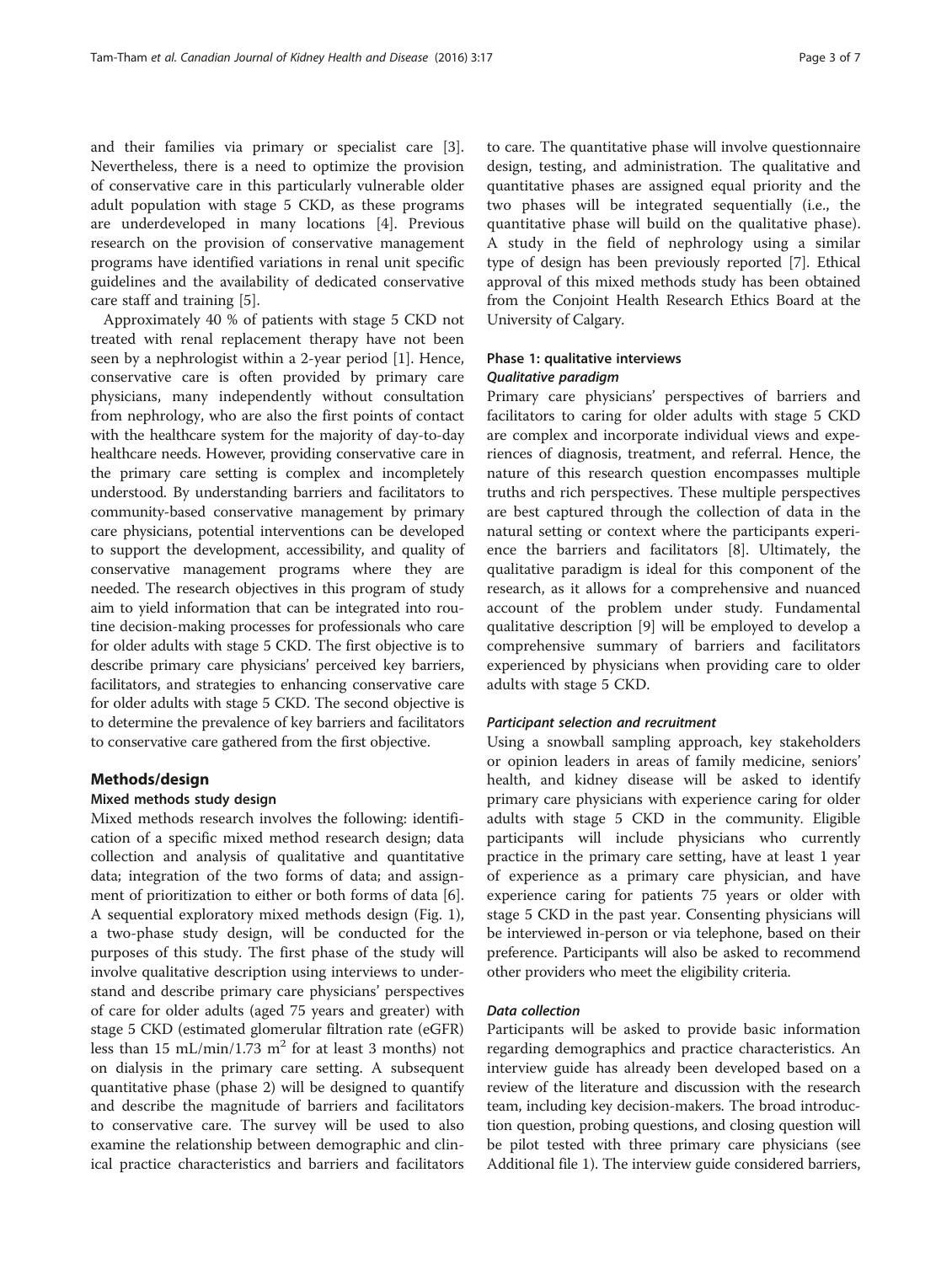<span id="page-3-0"></span>

facilitators, and strategies regarding the following overarching topics: stage 5 CKD diagnosis and assessment, care management, and resource use. One interviewer (HT) will conduct the interviews to ensure consistency in interview style and structure. Participant recruitment will cease when theoretical saturation is reached (i.e., when new information or concepts no longer emerge from additional interviews). All interviews will be audiorecorded and then transcribed verbatim by a professional transcriptionist.

During the semi-structured interviews, providers will be asked about their perspectives on caring for the population of interest. The probing questions are designed to help interviewees think about barriers they experience regarding diagnosis, care management, and referral decisions, should these topics not develop spontaneously. Participants may also be asked about potential strategies or facilitators they could employ to address their challenges. All participants will be asked the broad introductory and closing questions, with probing questions used only when necessary. Field notes will also be documented on the participants' responses to interview questions, which may inform data analysis and subsequent conduct of interviews.

## Qualitative analysis

Perceptions relating to diagnosis and management decision-making will be identified and categorized using conventional content analysis [\[10](#page-6-0)], a method of interpreting interview data with the goal of describing the phenomenon of interest. The steps for conventional content analysis include the following: (1) achieving immersion by first reading the interview data in its entirety to acquire an overall sense of the phenomenon; (2) reading interviews word by word and highlighting words that capture key concepts that become codes; (3)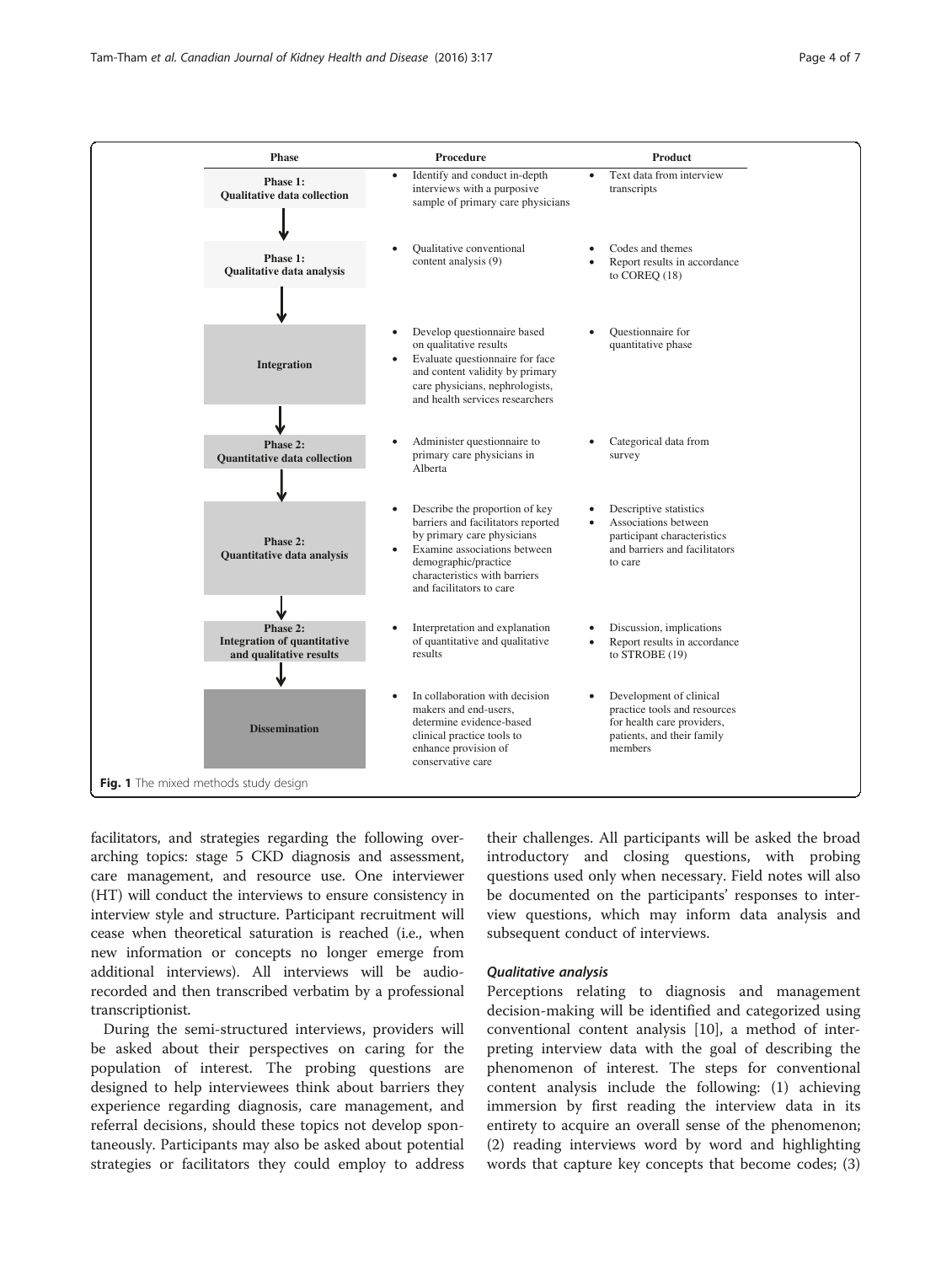documenting initial impressions, thoughts, and interpretation; (4) developing codes; and (5) sorting codes that are related to each other into themes and subthemes. Definitions will be developed for existing codes, themes, and sub-themes, and exemplars of these will be reported in the findings. Coding will be conducted in triplicate (i.e., there will be three independent researchers coding each of the manuscripts) and then reviewed with the research team.

The process will be reflexive and interactive as continual data collection and data analysis will shape each other [[9](#page-6-0)]. For example, code titles or definitions identified based on the first interview may be modified based on data collected during the second interview, and new codes may be added requiring recoding of the first interview transcript. Codes will be generated from the interview data, and they will be systematically applied to identify themes and patterns. Results from the qualitative phase of this mixed methods study has been published elsewhere [\[11\]](#page-6-0). These results will facilitate item generation for survey development in the next study phase, as the codes, themes, and sub-themes will directly form the variables of interest in the questionnaire (phase 2).

# Phase 2: quantitative survey Participant selection

The sampling frame for this population-based survey will include all primary care physicians from the College of Physicians and Surgeons of Alberta, a provincial regulatory body of medical practice for physicians [\[12](#page-6-0)]. Employing a series of screening questions on the cover letter of the questionnaire, physicians will be asked to complete the questionnaire only if they recall ever having experience providing care to people 75 years or greater with an eGFR of less than  $15 \text{ mL/min}/1.73 \text{ m}^2$ . Providers will be invited to participate via mail, fax, and online methods.

# Questionnaire development and administration

Based on results from the qualitative phase of the study, the questionnaire will obtain more information about barriers and facilitators to provision of care for older adults with stage 5 CKD in the community and will include a combination of multiple choice, Likert scales, and open-ended responses. The questionnaire is likely to reflect diagnosis, management, and referral decisionmaking components of care for older patients with stage 5 CKD. Potentially sensitive items focused on personal attributes and clinical practice settings will be situated at the end of the questionnaire and will include the following: the respondent's age; gender; practice interests (e.g., care of the elderly) [[13](#page-6-0)]; years practicing in this specialty; time allocated for clinical practice; and practice in an urban or rural area based on population. Previous

studies have demonstrated that personal attributes and practice environments are key predictors of behavior among primary care physicians [\[14](#page-6-0)]. The questionnaire will be developed in two steps: item identification and preliminary development of the questionnaire and questionnaire refinement.

# Item identification and preliminary development of the questionnaire

Potential items for inclusion in the questionnaire will be informed via a literature review and interviews from phase 1. Hence, addressing the qualitative objective will provide specific items relating to primary care for the patient population of interest, which will be categorized into different domains according to the Theoretical Domains Framework [\[15, 16\]](#page-6-0). The Theoretical Domains Framework provides a strategy for assessing problems related to implementation of clinical practice guidelines and provides a foundation for intervention development. It has been validated and demonstrated to be useful over a range of different healthcare systems, containing the following 14 domains that may influence behavior and provide a comprehensive structure for categorizing barriers and facilitators to care: knowledge; skills; social/ professional role and identity; beliefs and capabilities; optimism; beliefs about consequences; reinforcement; intentions; goals; memory, attention and decision processes; environmental context and resources; social influences; emotion; and behavioral regulation. All domains of the framework will be reviewed for inclusion during this stage based on their relevance to the research objective.

#### Refining the questionnaire

Face validity (i.e., extent to which the questionnaire appears to be measuring the intended information) and content validity (i.e., extent to which questionnaire has enough coverage of the content area or sufficient number of questions for each domain) [[17](#page-6-0)] will be assessed. At least three primary care physicians, nephrologists, and health services researchers ( $n = 9$ ) will independently review the questionnaire for face and content validity, to evaluate the merit (e.g., relevance and quality) of each item, to identify unnecessary or ambiguous questions (to assess clarity, relevance, flow, and wording), and to determine whether respondents will interpret the questions appropriately and consistently (to assess interpretation) [\[18\]](#page-6-0). The length of time required to complete the questionnaire will also be measured.

# Survey administration

Approximately 4500 primary care physicians will be contacted through information publicly available from the College of Physicians and Surgeons of Alberta [\[13](#page-6-0)].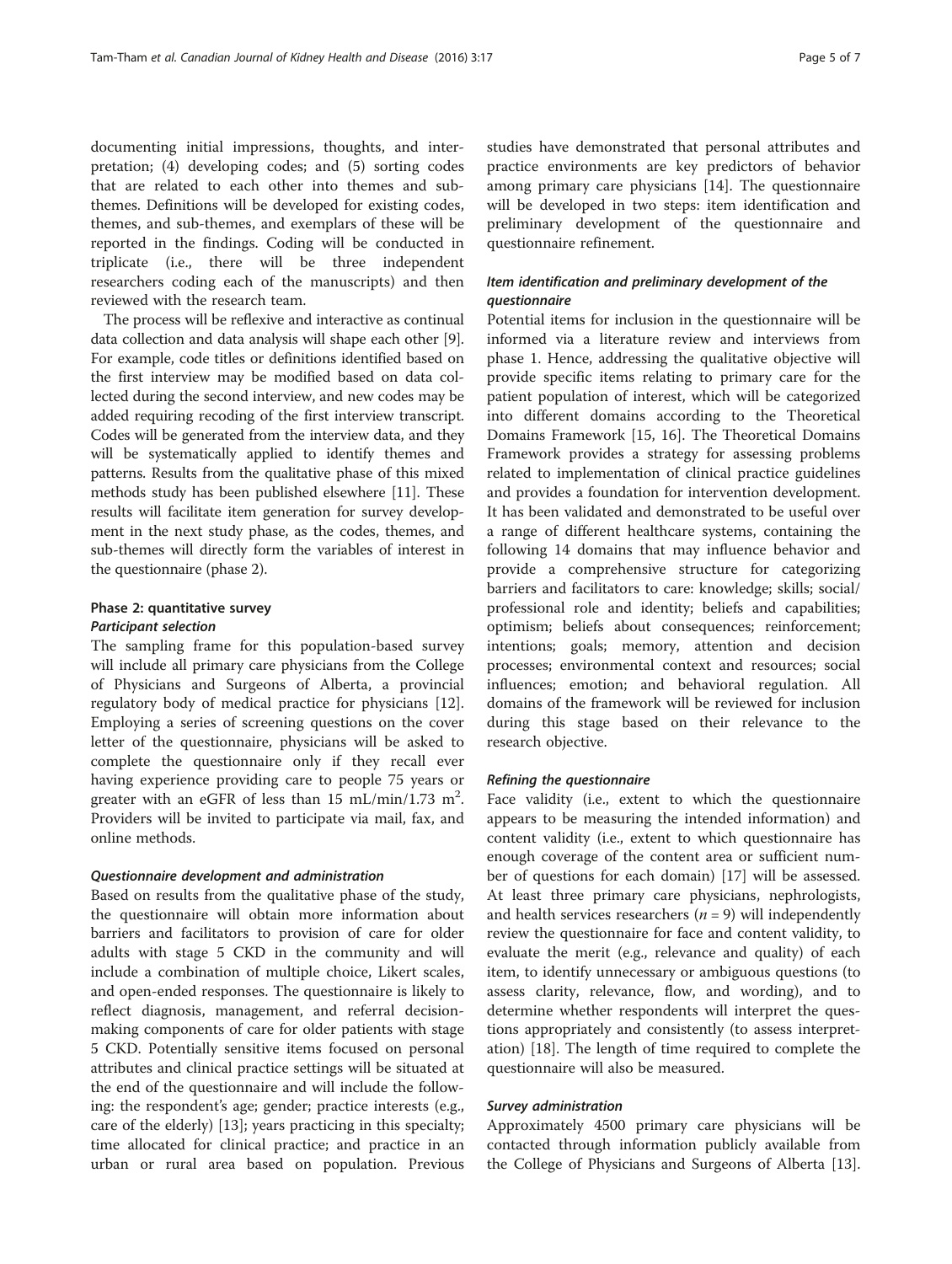<span id="page-5-0"></span>Potential participants will be recruited via mail, fax, and online methods. The first contact will be a survey package that includes a personalized cover letter with screening questions to ensure only eligible physicians complete the questionnaire, a succinct questionnaire, a return fax number and email address, and an online survey as another option for completing the survey. Based on a modified Dillman approach [[19](#page-6-0)], the first reminder with the same information (via fax) will be sent 1 week, the second reminder 3 weeks (mail), and the third reminder 4 weeks (fax) after the initial contact for non-responders.

#### Quantitative analysis

Questionnaire responses will be reported using descriptive statistics on the proportion of key barriers and facilitators perceived by primary care physicians in Alberta. Associations between demographic and practice characteristics and outcome variables (e.g., self-reported familiarity and use of comprehensive conservative programs) will be analyzed using regression models with backward elimination techniques. Based on a sample size calculation, a sample size of 371 eligible respondents will produce a 95 % confidence interval equal to the sample proportion plus or minus 0.05 when the estimated proportion is 0.50. At the interpretation stage, the extent to which the quantitative results extend the initial qualitative findings will be discussed.

#### **Dissemination**

Employing an integrated knowledge translation approach, decision-makers (leaders in primary care as well as the renal programs) have been involved in the development of study design, including interview and survey questions. Results from this mixed methods study will be published in peer-reviewed scientific journals, published in provincial and local newsletters targeted to primary care providers, and presented at national and international conferences to audiences in the areas of nephrology, family medicine, and geriatrics. In collaboration with key stakeholders of providers in the conservative care of patients with stage 5 CKD, the findings of this study will be used to inform the development of clinical practice tools and resources, including a provincial conservative kidney management clinical care pathway as a standardized informational tool to implement clinical practice guidelines and best practices in renal care, for healthcare providers, patients, and their family members.

## Discussion

The focus of this study is on investigating a growing, yet relatively under-studied, population of older adults with stage 5 CKD managed by primary care physicians in the community. To our knowledge, this is the first study of primary care physicians' perspective in Canada and will

address key areas that have not been previously investigated: barriers and facilitators primary care physicians experience when providing care for this older patient population and the prevalence of challenges and enablers to conservative care experienced by these providers. Data and results from this work will inform the provision of care by healthcare providers for older adults with stage 5 CKD in the community, increase the awareness of provincial renal conservative care clinics and other related initiatives such as an online conservative kidney management pathway, and support the development of a collaborative network of healthcare providers and researchers focused on improving the conservative care processes, outcomes, and future areas of investigation.

A potential limitation of this mixed methods study is its cross-sectional nature. We do not anticipate opinions about barriers and facilitators to care to evolve substantially over time, though further investigation is warranted following intervention strategies to improve conservative care. Also, we focus on older adults with stage 5 CKD to provide a clearly defined patient population and acknowledge that younger adults may undergo conservative care as well. This specific subgroup of patient may present a challenge in recruitment, as not all providers will have the required experience.

This study protocol presents a rigorous yet feasible mixed methods study design that offers a valuable opportunity to obtain in-depth, rich data to explore perspectives of conservative care in the primary care setting (e.g., via purposive sampling to ensure diverse participation and triplicate coding and to ensure data quality). It also provides an opportunity to examine the magnitude of potential challenges and solutions reported by providers caring for this patient population (e.g., via a census survey based on a validated data collection approach and descriptive and statistical analytical approaches). Results based on this survey will likely be generalizable to other Canadian and similar contexts internationally with universal health care. Ultimately, this province-wide study will incorporate an integrated knowledge translation approach to ensure its clinical relevance, identify future interventions, and support quality of care by providers for older adults with chronic kidney failure residing in the community.

# Additional file

[Additional file 1:](dx.doi.org/10.1186/s40697-016-0110-0) The interview quide used to support individual interviews in the qualitative phase of the mixed methods study. (DOCX 128 kb)

#### Competing interests

The authors declare that they have no competing interests.